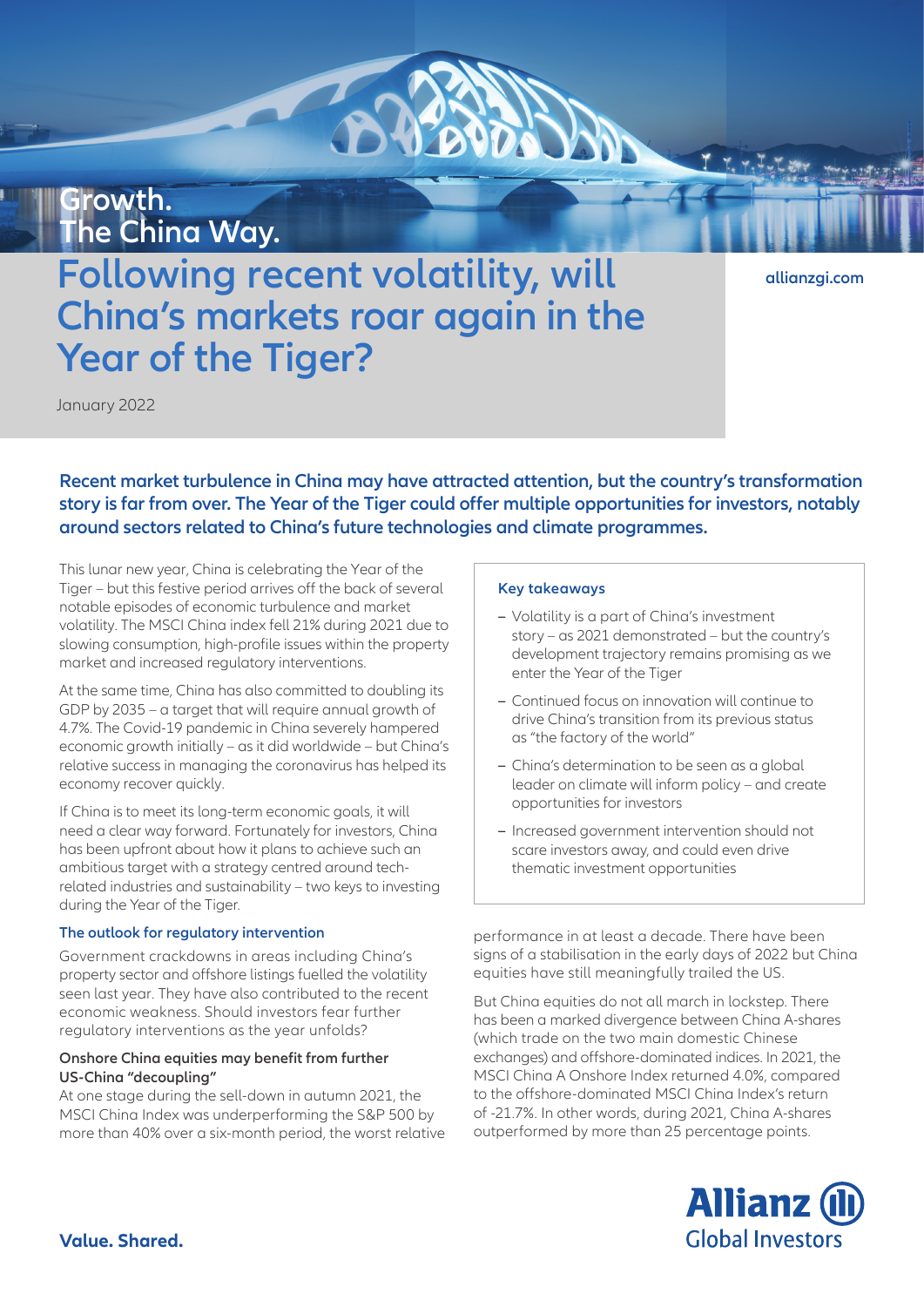These market shifts are happening against the backdrop of a broader US-China market "decoupling". The Chinese government has clamped down on domestic companies listing on US exchanges. The restrictions announced were accompanied by a stricter cross-border security and already seem to have driven many overseas listings closer to home. During the second half of 2021 to early December, only one mainland China-based company priced a US IPO, against the 29 that listed in Hong Kong. As this process of separating the two countries' markets continues, investors who want to understand the nuances between markets and identify opportunities will need on-the-ground insights.

#### **Property concerns seem to have been managed**

A rapidly cooling property sector was a central factor in stockmarket turbulence in 2021, with high-profile stocks in the sector – most notably China Evergrande – suffering dramatic falls. This came amid broader weakness in the property market. In November last year, 61 of 70 cities covered by the national home price survey saw declines in primary house prices. This sustained weakness prompted regulators to intervene in an attempt to ease the worst of the funding and liquidity crunch. The regulatory intervention served to amplify volatility last year, but it may help usher in a managed decline in property prices during the coming year rather than a crash.

#### **Foreign interest in China appears relatively undimmed**

While China undoubtedly faces several headwinds, these challenges do not seem to have diminished its appeal to foreign organisations. Research from HSBC in late 2021 suggested that, of more than 2,000 foreign-based companies operating in China, 97% plan to maintain their presence and 60% plan to expand their supply chains in China – or are already expanding.

Signs also suggest that Chinese policy changes have done little to stem venture capital investment. The shifting regulatory environment clearly demands attention from private equity investors trying to fund the next generation of leading Chinese companies, but the deal numbers suggest no slowdown in funding. According to research

#### **Exhibit 1: China passenger vehicle sales breakdown by fuel type – government target penetration rates**



Source: JP Morgan estimate.

firm Prequin, venture capital investments in China during 2021 reached USD 130.6bn, a new record total and a 50% increase on 2020's USD 86.7bn.

#### **Expect China's continued emergence on the world stage**

The world's eyes will be on China at the start of the new year with the Winter Olympics taking place in Beijing during February, and the country will be keen to present a positive image. Events in China during recent months demonstrate the need for investors to understand the broader political and social context within the country. A certain amount of volatility is part and parcel of investing in China, but a comprehensive grasp of the underlying environment can help investors navigate it.

#### **China is entering "Phase 3": here's why it matters**

We've written before about "Phase 3" of China's emergence on the global stage, which could provide a platform for further opportunities for investors. (Phase 1 was when China joined the WTO and became as a major link in global supply chains, Phase 2 saw China overtake Japan as the second-largest economy and begin integration of its markets into the global financial system).

Phase 3 is arguably the toughest as China attempts to use its economic might to establish and cement its place at the top table while exercising its "soft" powers of diplomacy to build influence.

#### **Sustainability is central to China's ambitions**

A key part of China's transition lies in its determination to be seen to be taking a lead on climate change. The country has set out clear decarbonisation goals, and it used last year's COP26 UN climate change conference as a platform to announce its willingness to co-operate with the US to achieve them. Before COP26, China had already committed to reach a peak in carbon emissions before 2030 and achieve net-zero carbon emissions by 2060. China is already the largest market for electric vehicles globally and, as Exhibit 1 shows, its reliance on EVs is expected to grow further. Similarly, government targets relating to energy provision (Exhibit 2) show a swing towards renewable sources before the 2060 deadline.

### **Exhibit 2: China power generation breakdown (thousand terrawatt hours)**



Source: Goldman Sachs. Data as at January 2021.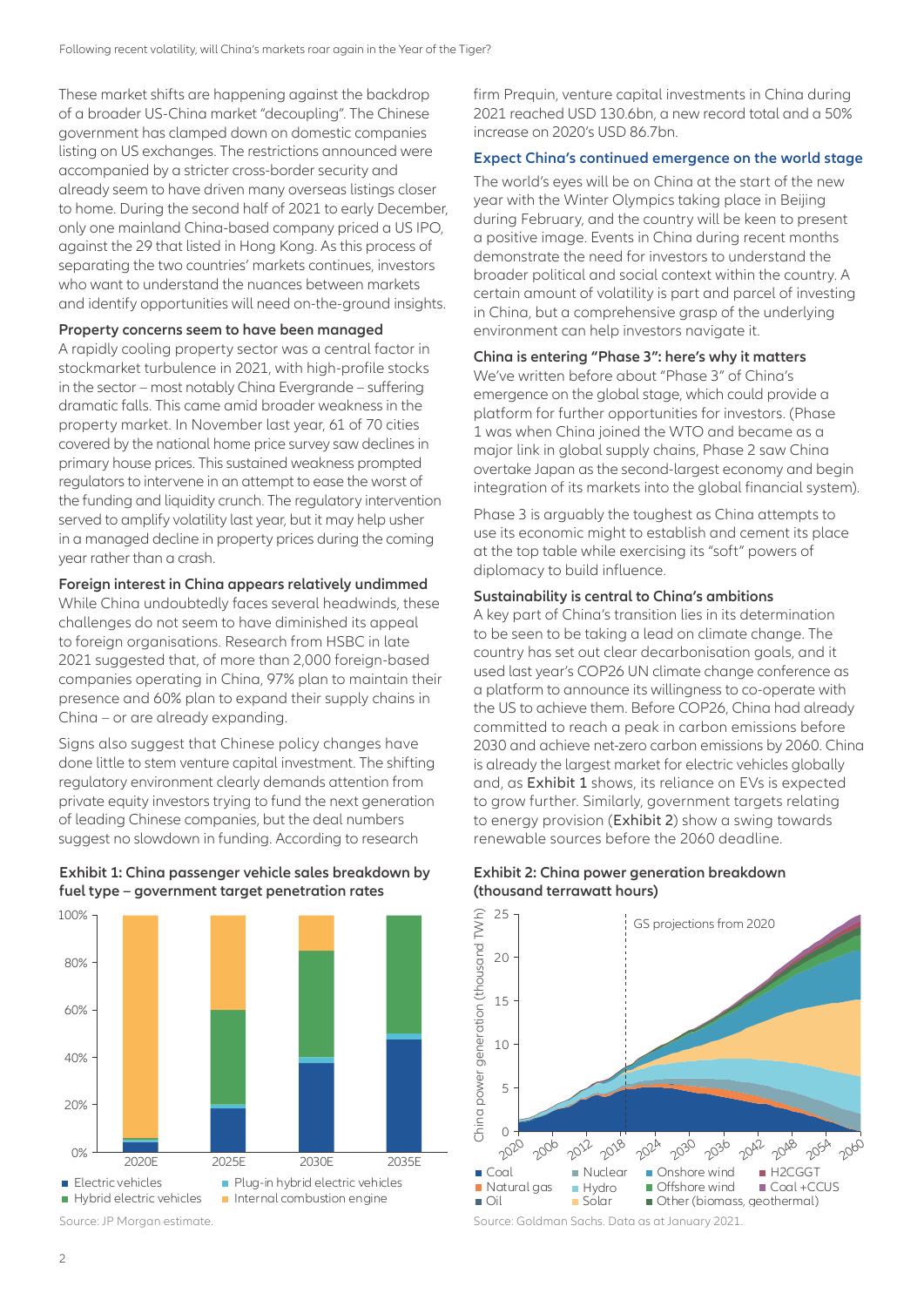There is still a long way to go, but if China continues its current trajectory, climate and sustainability could provide the ideal opportunity to write a positive new chapter in its history.

#### **Expect continued focus on social issues**

Beijing has been emphasising its goal of "common prosperity", which it plans to achieve by tackling wealth inequality and ensuring the entire population feels a part of China's growth story. We believe this is driven as much by a political agenda as an economic one, and it has caused some issues for investors. In an attempt to ensure fairer access to education, the government imposed a major clampdown on the private education sector, and there is ongoing pressure on generic drug prices to ensure they are affordable. Investors' instinct may be to be wary of any further policies in the name of common prosperity, but the initiative could still create further investment opportunities, possibly linked to trends like healthier living and increased consumption.

Wealth inequality has been an issue in China for decades and, while it has not got significantly worse in recent years, it has attracted more public concern. The ruling Communist Party will want to be seen to be effectively tackling inequality in order to ensure legitimacy and popular support, especially as it approaches the 20th Party Congress in October, where President Xi Jinping will likely seek to be elected for a historic third term.

#### **What it all means for investors**

Here are four ideas for investors for the Year of the Tiger

- **–** Seek out strategic sectors. Opportunities aligned with the topics above include sectors linked to China's strategic need for self-sufficiency (semiconductors and robotics), and stocks linked to China's carbonemissions targets (renewable energy and the electric vehicle supply chain). Despite potential headwinds from the supply side (possible shortages of electricity and chips), we expect these sectors to continue to underpin China's growth.
- **–** Think "core" and "satellite" investments. One way to do this is by putting China A-shares at the core of a portfolio's China allocation, and then adding

thematic satellites focused on big-potential areas such as healthcare or future technologies. Themes relating to social trends like increased family sizes (incorporating branded baby clothes and food) and healthier lifestyles will also likely emerge.

- **–** Accept the reality of volatility. Investors would be well-served by accepting that volatility has historically accompanied China's stockmarket growth (see Exhibit 3). An active approach may help investors navigate the shifting environment and to use the inevitable volatility to build positions.
- **–** Learn how policy shapes the future. It is essential to understand China's economic, social and cultural history – and how its policy agenda is evolving. This can help investors discover where the country's strategic priorities translate into opportunities. Those sectors that are central to the country's planned transformation should continue to enjoy political support and are consequently also less likely to be affected by regulatory change.

#### **Exhibit 3: China equities have exhibited higher volatility – and attractive returns**

MSCI China and MSCI ACWI performance since 2000 (in USD, indexed to 100)



2021. Based on net total return performance in USD. Past performance is not indicative of future results.